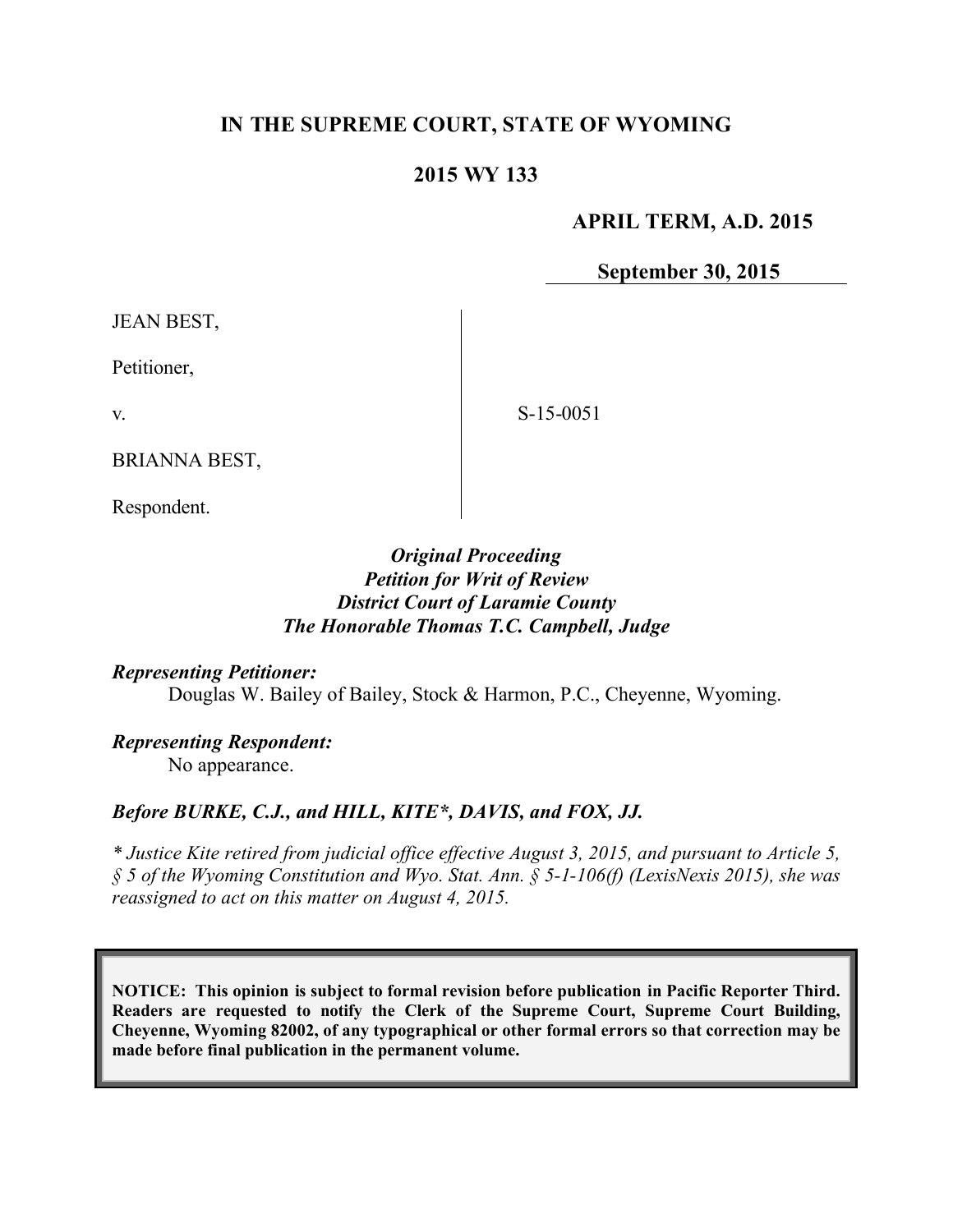#### **FOX, Justice.**

[¶1] This case comes before the Court on a writ to review the district court's order dismissing a declaratory judgment granted by the circuit court. The district court held that the circuit court did not have jurisdiction to decide a declaratory judgment action. We hold that a cause of action seeking declaratory relief can be within the jurisdiction of the circuit court, so long as the circuit court has jurisdiction independent of the declaratory relief requested. In this case, the circuit court had jurisdiction independent of the declaratory relief sought; therefore, it had jurisdiction to decide the declaratory judgment claim. We reverse and remand.

#### *ISSUE*

[¶2] Did the circuit court have jurisdiction over claims for declaratory relief brought pursuant to the Wyoming Declaratory Judgments Act, Wyo. Stat. Ann. §§ 1-37-101, *et seq*., when the recovery sought was an amount not exceeding \$50,000?

## *FACTS*

[¶3] This case concerns a dispute regarding who is entitled to the proceeds of a retirement annuity contract. Kevin Best, the father of Brianna Best and ex-husband of Jean Best,<sup>1</sup> made contributions to employer-sponsored retirement accounts administered by the Variable Annuity and Life Insurance Company ("VALIC"). Approximately three years after Kevin executed the beneficiary designation on his retirement accounts currently in dispute, Kevin and Jean divorced. Kevin died several years later. VALIC determined that Jean was the primary beneficiary on the accounts and sent her a claims package. Brianna disagreed and filed a complaint for declaratory judgment in circuit court against Jean<sup>2</sup> and VALIC, claiming she was entitled to the proceeds under her deceased father's annuity contract.

[¶4] Brianna alleged that the circuit court "has jurisdiction pursuant to Wyo. Stat. Ann.  $\S$  5-9-128(a)(i) because the amount in controversy does not exceed fifty thousand dollars (\$50,000), exclusive of court costs." Brianna asserted only one claim, for declaratory relief pursuant to the Uniform Declaratory Judgments Act, Wyo. Stat. Ann. §§ 1-37-101, *et seq*., and sought the following relief:

> Plaintiff demands that judgment be entered in her favor, declaring that:

 <sup>1</sup> For the sake of clarity, we will refer to Kevin Best as "Kevin," Brianna Best as "Brianna," and Jean Best as "Jean."

<sup>&</sup>lt;sup>2</sup> Jean was added as a defendant in the first amended complaint.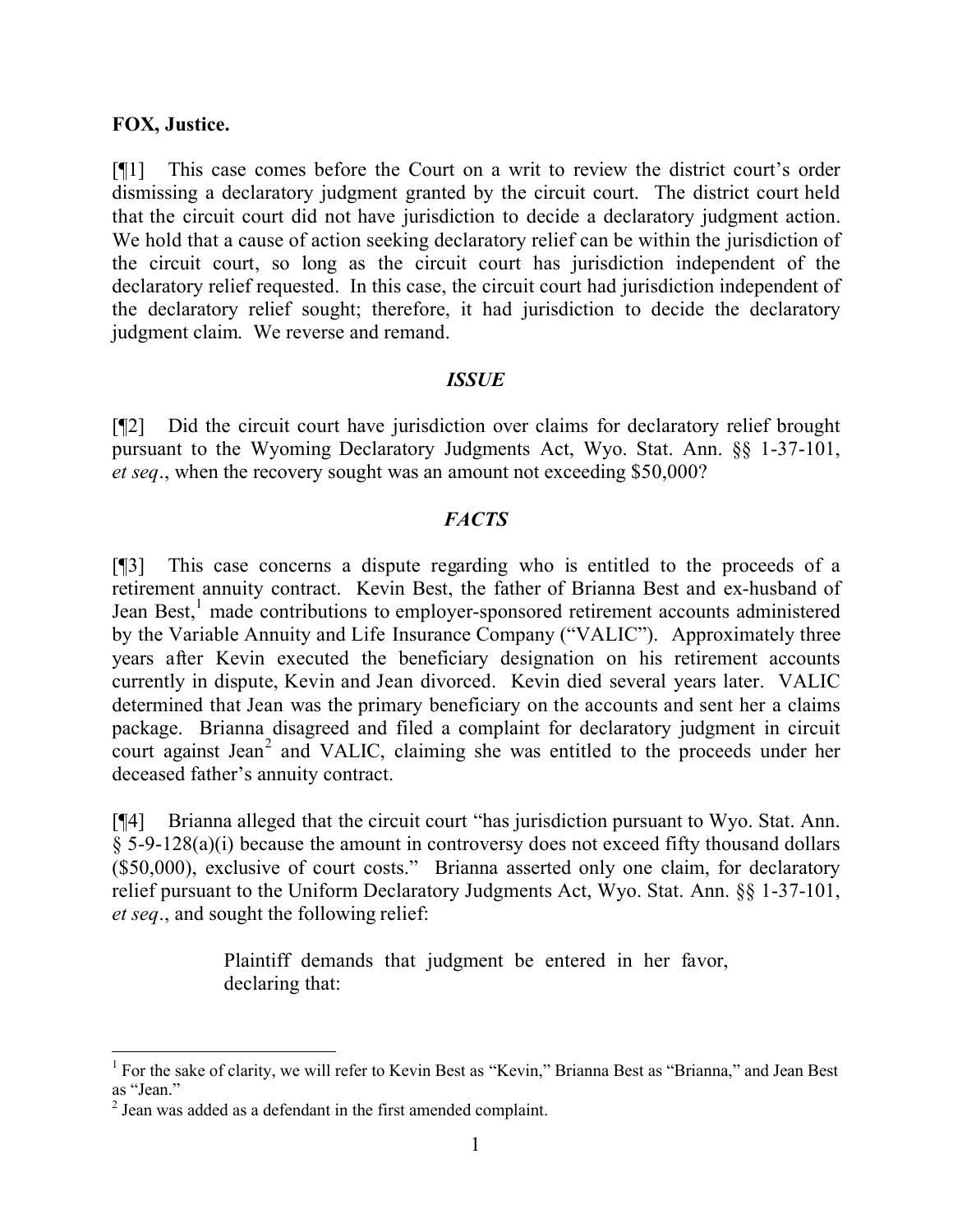- A. Defendant holds property belonging to the Estate of Kevin D. Best, deceased, consisting of Account (ending in)  $\#042$  and Account (ending in)  $\#044$ ;
- B. Plaintiff is the sole heir of the Estate of Kevin D. Best, deceased;
- C. No other person has a right to distribution of such accounts;
- D. Plaintiff is entitled to payment of:
	- 1. The remaining funds in Account (ending in) #042 and Account (ending in) #044, held by Defendant VALIC;
	- 2. Pre and post-judgment interest;
	- 3. Attorneys' fees and costs necessary to bring this action; and
	- 4. Any other and further relief as the Court may deem just and appropriate.

Brianna filed two amended complaints, but these amendments did not change the assertion of jurisdiction, the nature of her claim, or the relief sought.

[¶5] After a hearing on Jean's Renewed Motion for Summary Judgment, the circuit court entered summary judgment in favor of Jean, declaring "Defendant [Jean] Best, as the designated primary beneficiary on the retirement Accounts . . . is entitled to the proceeds of the Accounts" and ordering Defendant VALIC to "distribute the proceeds of the Accounts[.]" Brianna appealed to the district court. On appeal, the district court did not reach the merits of the case, instead holding that the circuit court lacked jurisdiction over the dispute because "[o]nly a district court has jurisdiction over matters brought under [the Declaratory Judgments Act], no matter the amount in controversy."

[¶6] Jean's Petition for Writ of Review was granted on March 24, 2015, and the issue of the circuit court's jurisdiction is currently before this Court.<sup>3</sup>

# *STANDARD OF REVIEW*

[¶7] "The existence of subject matter jurisdiction is a question of law that we review *de novo.*" *Harmon v. Star Valley Med. Ctr.*, 2014 WY 90, ¶ 14, 331 P.3d 1174, 1178 (Wyo. 2014) (quoting *Excel Constr., Inc. v. Town of Lovell*, 2011 WY 166, ¶ 12, 268 P.3d 238, 241 (Wyo. 2011)). We review questions of law *de novo* without affording deference to the decision of the district court. *Carlson v. Flocchini Invs.*, 2005 WY 19,

 <sup>3</sup> Initially, Jean filed an appeal to challenge the district court's ruling. This Court dismissed that appeal on February 3, 2015, pursuant to Wyo. Stat. Ann. § 5-2-119 and W.R.A.P. 13.01(a). *See Kittles v. Rocky Mountain Recovery, Inc.*, 1 P.3d 1220, 1222 (Wyo. 2000) ("[W]hen an appeal is taken to a district court from an order of a [circuit court], review of the district court's order comes to this Court, not as a notice of appeal, but as a petition for writ of review pursuant to W.R.A.P. 13.").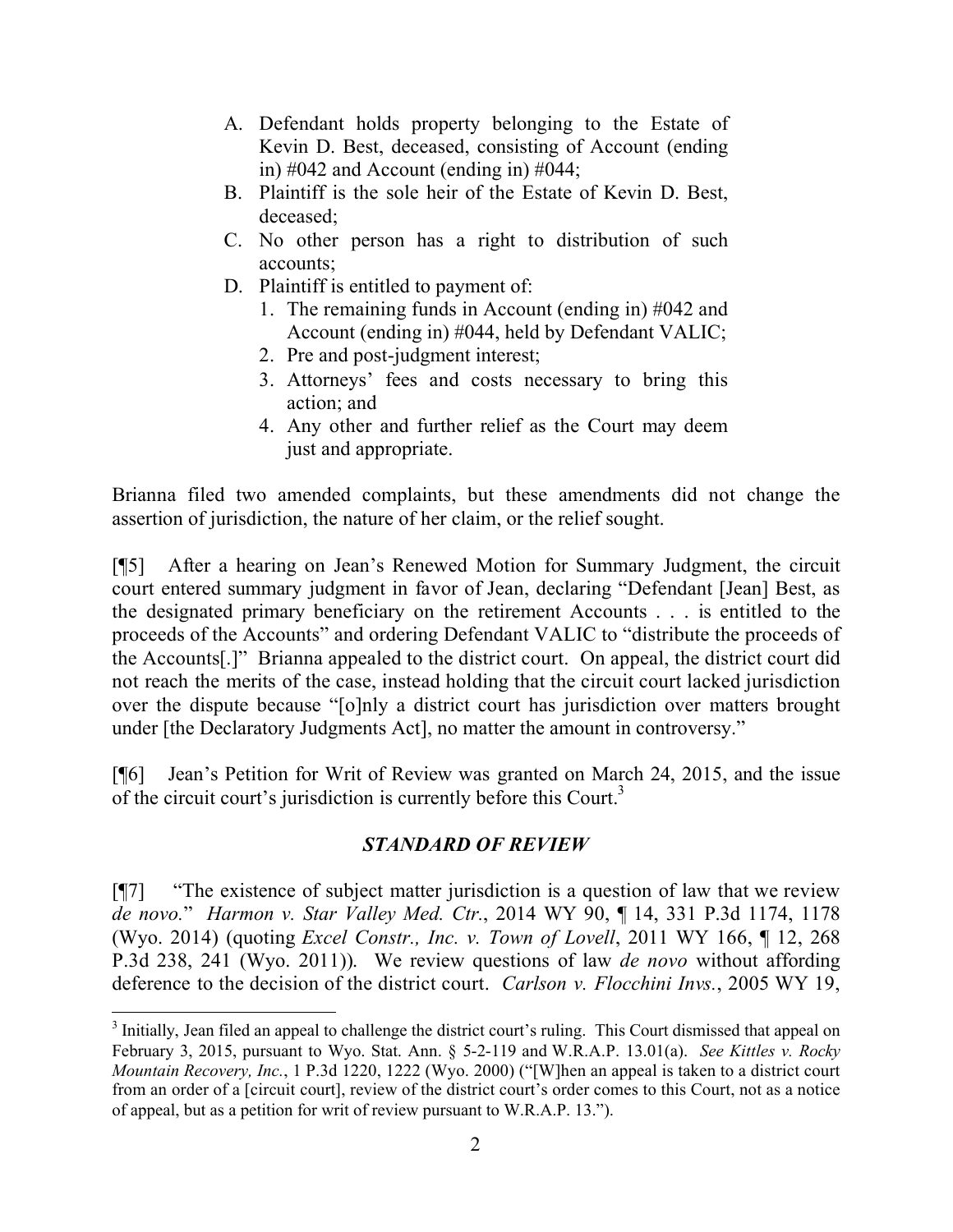¶ 9, 106 P.3d 847, 852 (Wyo. 2005); *Hermreck v. UPS*, 938 P.2d 863, 866 (Wyo. 1997); *Griess v. Office of the Atty. Gen., Div. of Criminal Investigation*, 932 P.2d 734, 736 (Wyo. 1997). Moreover, a court's subject matter jurisdiction may be challenged at any time. *Harmon*, 2014 WY 90, ¶ 14, 331 P.3d at 1178; *N. Laramie Range Found. v. Converse Cty. Bd. of Cty. Comm'rs*, 2012 WY 158, ¶ 22, 290 P.3d 1063, 1073 (Wyo. 2012).

[¶8] Statutory construction is also a question of law, and hence the standard of review is *de novo*. *Harmon*, 2014 WY 90, ¶ 15, 331 P.3d at 1178; *Powder River Basin Res. Council v. Wyo. Oil & Gas Conservation Comm'n*, 2014 WY 37, ¶ 19, 320 P.3d 222, 228 (Wyo. 2014). As we have long held:

> In interpreting statutes, this Court must endeavor to find the reasonable intent of the drafters*.* We begin by examining the ordinary and obvious meaning of the words employed according to their arrangement and connection. When a statute is sufficiently clear and unambiguous, we give effect to the plain and ordinary meaning of the words and need not invoke our longstanding rules of statutory construction.

*Harmon*, 2014 WY 90, ¶ 15, 331 P.3d at 1178 (citations omitted); *see also Int'l Ass'n of Firefighters Local Union No. 279 v. City of Cheyenne*, 2013 WY 157, ¶ 9, 316 P.3d 1162, 1166 (Wyo. 2013) ("A statute is clear and unambiguous if its wording is such that reasonable persons are able to agree on its meaning with consistency and predictability." (citation omitted)).

# *DISCUSSION*

[¶9] The sole question before us is whether the circuit court had jurisdiction over the Respondent's declaratory judgment complaint in which she invoked Wyoming's Declaratory Judgments Act, Wyo. Stat. Ann. §§ 1-37-101, *et seq*. (LexisNexis 2015), seeking a declaration that she is entitled to the proceeds contained in her deceased father's retirement annuity accounts.

[¶10] The notion that a court must have subject matter jurisdiction before it can act upon a matter is fundamental to the operation of our judicial system. It is well established that a "judgment may properly be rendered against a party only if the court has authority to adjudicate the type of controversy involved in the action." Restatement (Second) of Judgments § 11, at 108 (1982); *see also Granite Springs Retreat Ass'n v. Manning*, 2006 WY 60, ¶ 5, 133 P.3d 1005, 1009 (Wyo. 2006). As we have explained, "[s]ubject matter jurisdiction is essential to the exercise of judicial power. If a court does not have subject matter jurisdiction, 'it lacks any authority to proceed, and any decision, judgment, or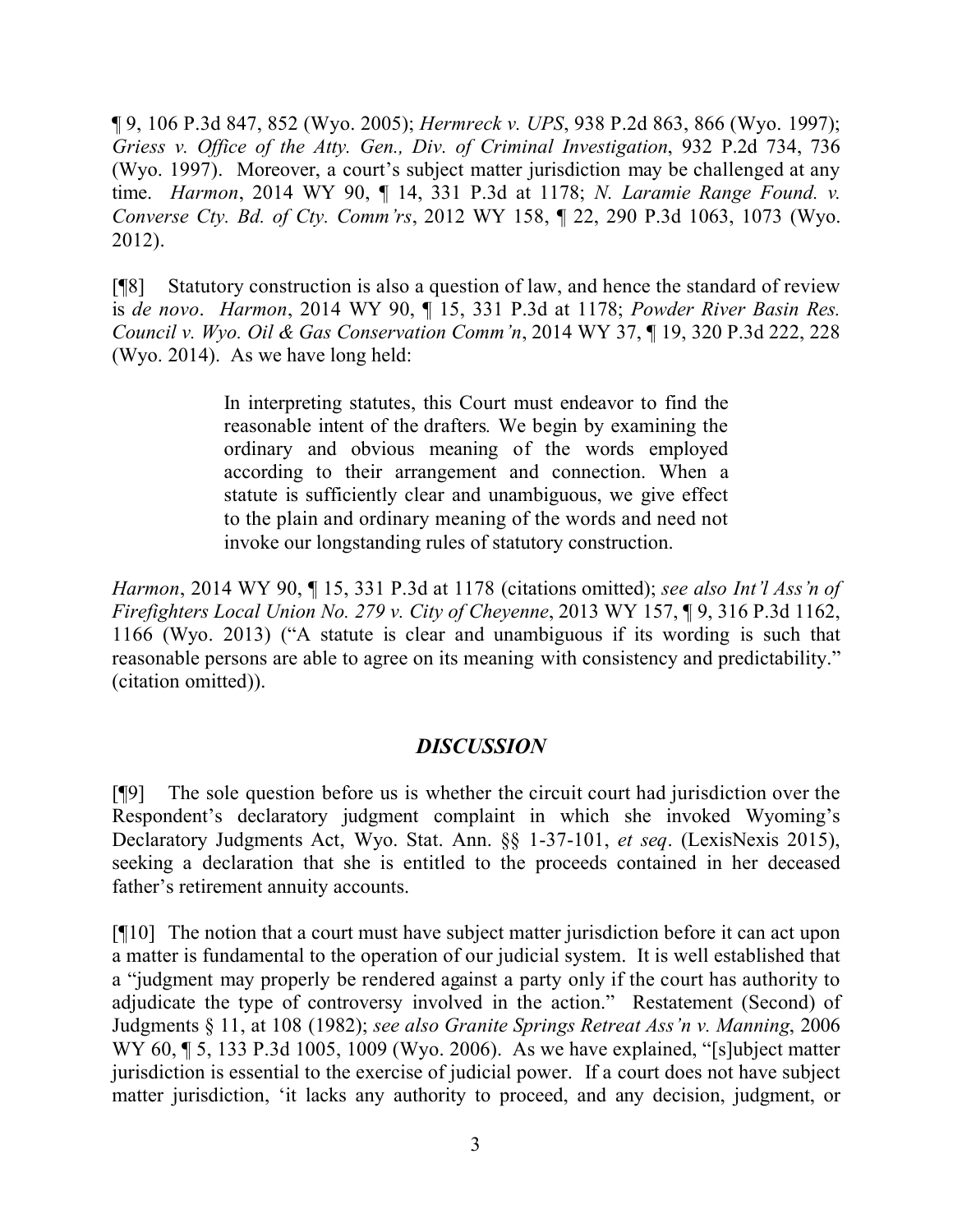other order is, as a matter of law, utterly void and of no effect for any purpose.'" *State Farm Mut. Auto. Ins. Co. v. Kunz*, 2008 WY 71, ¶ 6, 186 P.3d 378, 380 (Wyo. 2008) (citations omitted); *see also Mut. of Omaha Ins. Co. v. Blury-Losolla*, 952 P.2d 1117, 1119 (Wyo. 1998); *United Mine Workers of America Local 1972 v. Decker Coal Co.*, 774 P.2d 1274, 1283-84 (Wyo. 1989).

[¶11] Wyoming courts derive their jurisdiction from the Wyoming Constitution and from the Wyoming legislature. Article 5, section 1 of the Wyoming Constitution entrusts judicial power to the "supreme court, district courts, and such subordinate courts as the legislature may, by general law, establish and ordain from time to time." Wyo. Const. art. 5 § 1. The constitution further establishes district courts as courts of general original jurisdiction:

> The district court shall have original jurisdiction of all causes both at law and in equity and in all criminal cases, of all matters of probate and insolvency and of such special cases and proceedings as are not otherwise provided for. *The district court shall also have original jurisdiction in all cases and of all proceedings in which jurisdiction shall not have been by law vested exclusively in some other court***[.]**

Wyo. Const. art. 5, § 10 (emphasis added); *see also Granite Springs Retreat*, 2006 WY 60, ¶ 6, 133 P.3d at 1010 (District courts have jurisdiction in all cases "in which jurisdiction shall not have been by law vested exclusively in some other court.").

[¶12] In contrast, circuit courts are courts of limited original civil subject matter jurisdiction over only those matters outlined in Wyo. Stat. Ann. § 5-9-128 (LexisNexis 2015), which include "[a]n action where the prayer for recovery is an amount not exceeding fifty thousand dollars[.]" Wyo. Stat. Ann.  $\S$  5-9-128(a)(i).

[¶13] The district court looked to that statute and concluded that because the legislature did not specifically grant the power to the circuit courts to resolve cases brought under the Declaratory Judgments Act, only a district court could have jurisdiction over those cases. The court held: "An action brought under the Declaratory Judgments Act is not one of those enumerated in Wyoming Statute § 5-9-128. Only a district court has jurisdiction over matters brought under [] this Act, no matter the amount in controversy."

[¶14] Jean takes the position that the circuit court did have jurisdiction because the prayer for recovery is within the jurisdictional limits of the circuit court as required by Wyo. Stat. Ann. § 5-9-128. We agree.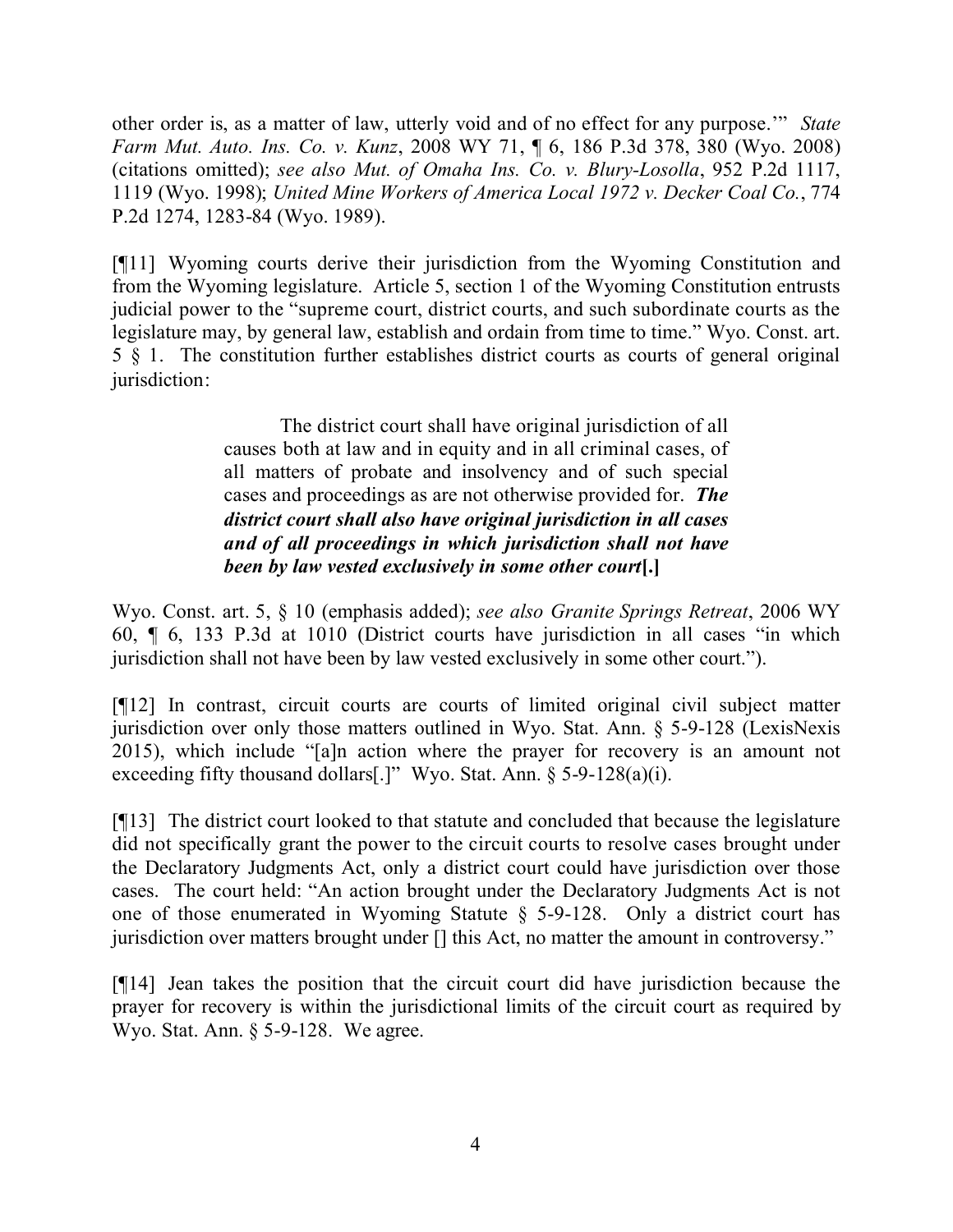[¶15] The Wyoming Declaratory Judgments Act provides:

*Courts of record within their respective jurisdictions* may declare rights, status and other legal relations whether or not further relief is or could be claimed. No proceeding is open to objection on the ground that a declaratory judgment or decree is prayed for. The declaration may be either affirmative or negative in form and effect, and such declarations shall have the effect of a final judgment.

Wyo. Stat. Ann. § 1-37-102 (emphasis added).

[¶16] The legislature has directed that the purpose of the Declaratory Judgments Act is "to settle and to afford relief from uncertainty and insecurity with respect to legal relations, and [it] is to be liberally construed and administered." Wyo. Stat. Ann. § 1-37- 114. As a result, Wyoming courts "do not interpret it in a narrow or technical sense[.]" *Wyo. Cmty. College Comm'n v. Casper Cmty. College Dist.*, 2001 WY 86, ¶ 13, 31 P.3d 1242, 1248 (Wyo. 2001). However, in the context of declaratory judgments, the complaint must allege facts showing that the court has jurisdiction over the parties and the subject matter. 26 C.J.S. *Declaratory Judgments* § 148 (2011).

[¶17] Wyoming Statute § 5-9-108 provides that the circuit courts are courts of record. *See Linde v. Bentley*, 482 P.2d 121, 122 (Wyo. 1971) (distinguishing between justice of the peace, minor courts and administrative agencies, and "courts of record").

[¶18] The key question is whether the circuit court here was "within [its] respective jurisdiction[]." Wyo. Stat. Ann. § 1-37-102. The Wyoming Declaratory Judgments Act does not extend a court's jurisdiction; rather, it merely provides power to the courts already having subject matter jurisdiction to grant declaratory relief. *William F. West Ranch, LLC v. Tyrrell*, 2009 WY 62, ¶ 11, 206 P.3d 722, 726 (Wyo. 2009) (Wyoming's "Declaratory Judgments Act does not, however, extend the jurisdiction of the courts.").

> Statutes which create a declaratory judgment procedure do not extend the jurisdiction of the subject matter of a court but rather extend the power of the court to grant declaratory relief within its respective jurisdiction. In other words, declaratory judgment statutes provide an additional remedy which may be granted by a court but they do not extend the jurisdiction as to the subject matter upon which a court may act.

*Ryan v. Tracy*, 453 N.E.2d 661, 664 (Ohio 1983) (citations omitted). 4

 <sup>4</sup> Numerous courts in other jurisdictions have interpreted courts' jurisdiction regarding declaratory judgments similarly. That is, declaratory judgment acts do not expand a court's jurisdiction; they merely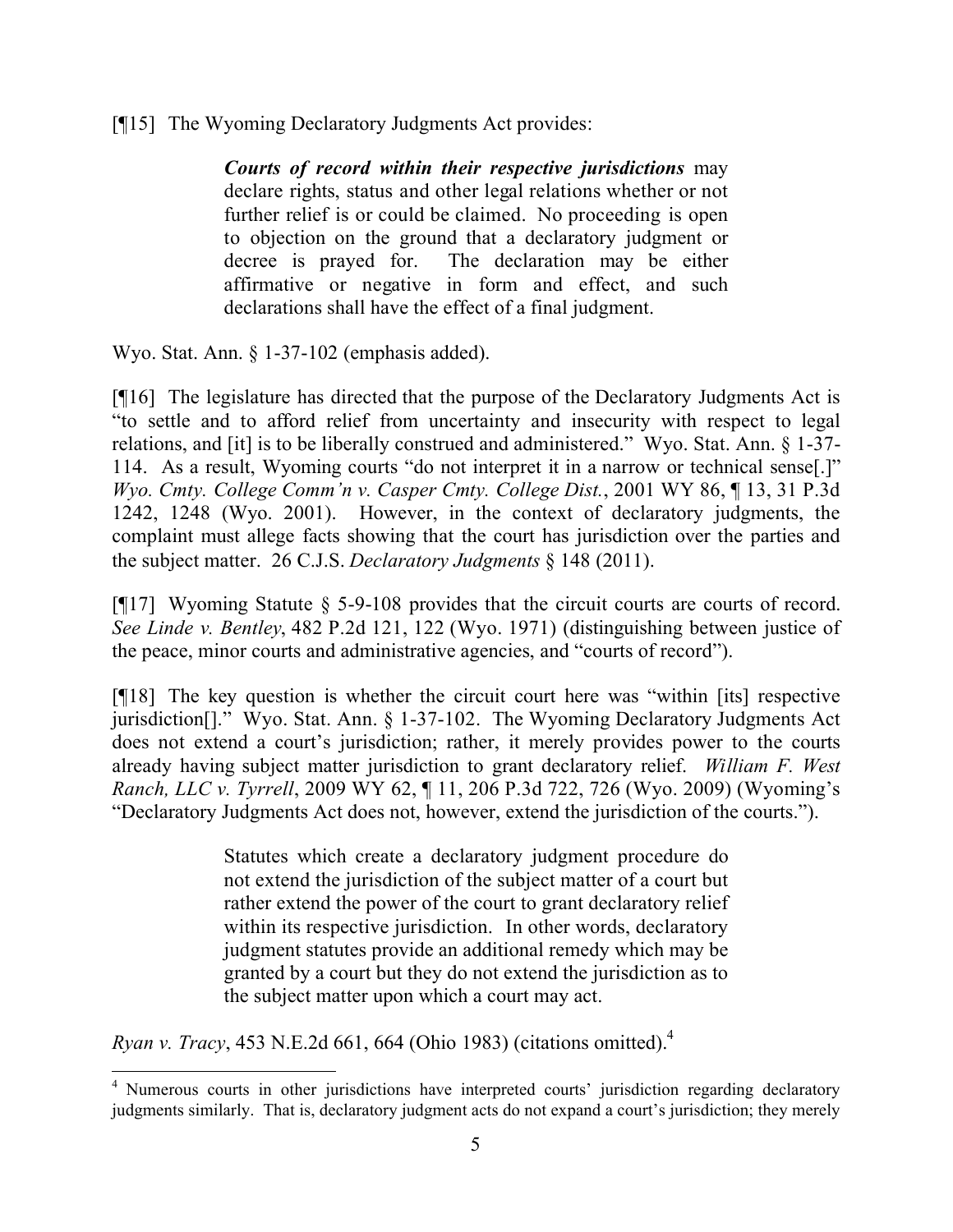[¶19] Thus, Wyoming's Declaratory Judgments Act does not create jurisdiction for either the district courts or the circuit courts. Rather, it provides a form of relief that a court within its jurisdiction can provide to parties. A circuit court can have jurisdiction over a cause of action seeking declaratory relief if the circuit court has an independent basis for jurisdiction.

[¶20] Conversely, a circuit court would not have jurisdiction over an action brought pursuant to the Declaratory Judgments Act if it did not have jurisdiction pursuant to Wyo. Stat. Ann. § 5-9-128. For example, most declaratory judgment actions seeking exclusively declaratory or injunctive relief and no monetary damages are brought properly before the district courts in Wyoming. *See, e.g., City of Casper v. Holloway*, 2015 WY 93, 354 P.3d 65 (Wyo. 2015) (declaratory judgment action challenging municipality's interpretation of referendum statute requiring signatures of qualified electors).<sup>5</sup>

 provide an additional remedy the parties may seek from a court with jurisdiction. *See, e.g., Medtronic, Inc. v. Mirowski Family Ventures, LLC*, --- U.S. ---, ---, 134 S.Ct. 843, 848, 187 L.Ed.2d 703 (2014) ("[T]he Declaratory Judgment Act does not 'extend' the 'jurisdiction' of the federal courts" to hear patent infringement cases.); *American Western Home Ins. Co. v. Israel*, 747 F.Supp.2d 785, 789 (S.D. Tex. 2010) ("The Declaratory Judgment Act does not confer federal jurisdiction; rather, the parties must provide an independent basis for jurisdiction."); *Martin v. Equitable Life Assur. Soc. of the United States*, 40 S.W.3d 733, 737 (Ark. 2001) (Arkansas declaratory judgment statutes "do not confer subject-matter jurisdiction."); *Alliance for Metro. Stability v. Metro. Council*, 671 N.W.2d 905, 916 (Minn. Ct. App. 2003) ("A party seeking a declaratory judgment must have an independent, underlying cause of action based on a common-law or statutory right."); *State v. J.P. Lamb Land Co.,* 359 N.W.2d 368, 369 (N.D. 1984) (North Dakota declaratory judgment act is not jurisdictional and does not create or grant jurisdiction where it otherwise would not exist); *Sunset Cliff Homeowners Ass'n v. Water Res. Bd.*, 958 A.2d 652, 655-56 (Vt. 2008) (declaratory judgment actions are not a substitute for appellate remedy and declaratory judgment act will not confer jurisdiction where proper remedy is appeal); *Liberty Mutual Ins. Co. v. Lone Star Industries, Inc.*, 967 A.2d 1, 31 (Conn. 2009) ("A declaratory judgment action is not . . . a procedural panacea for use on all occasions . . . [and it] does not create jurisdiction where it would not otherwise exist."); *McAllen Hospitals, L.P. v. Suehs*, 426 S.W.3d 304, 315 (Tex. Ct. App. 2014) (Texas declaratory judgment act "does not enlarge a court's jurisdiction; it is a procedural device for deciding cases already within a court's jurisdiction.").

<sup>5</sup> *See also Luhm v. Bd. of Trustees of Hot Springs Cty. Sch. Dist. No. 1*, 2009 WY 63, ¶ 6, 206 P.3d 1290, 1294 (Wyo. 2009) (seeking declaration as to whether a counselor is a "teacher" under Wyoming Teacher Employment Law); *Pedro/Aspen, Ltd. v. Bd. of Cty. Comm'rs of Natrona Cty.*, 2004 WY 84, 94 P.3d 412 (Wyo. 2004) (seeking declaration as to county's authority to regulate subdivision of land); *State ex rel. Bayou Liquors, Inc. v. City of Casper*, 906 P.2d 1046 (Wyo. 1995) (seeking declaration that city violated state and local laws in renewing and transferring liquor license); *In re General Adjudication of All Rights to Use Water in Big Horn River Sys.*, 753 P.2d 76 (Wyo. 1988) (seeking determination of water rights reserved to the Wind River Indian Reservation); *Cranston v. Thomson*, 530 P.2d 726 (Wyo. 1975) (seeking declaration that statutes requiring candidates to approve campaign expenditures and limiting campaign expenditures was unconstitutional); *Day v. Armstrong*, 362 P.2d 137 (Wyo. 1961) (seeking declaration of rights to travel river channel across defendant's land)*.*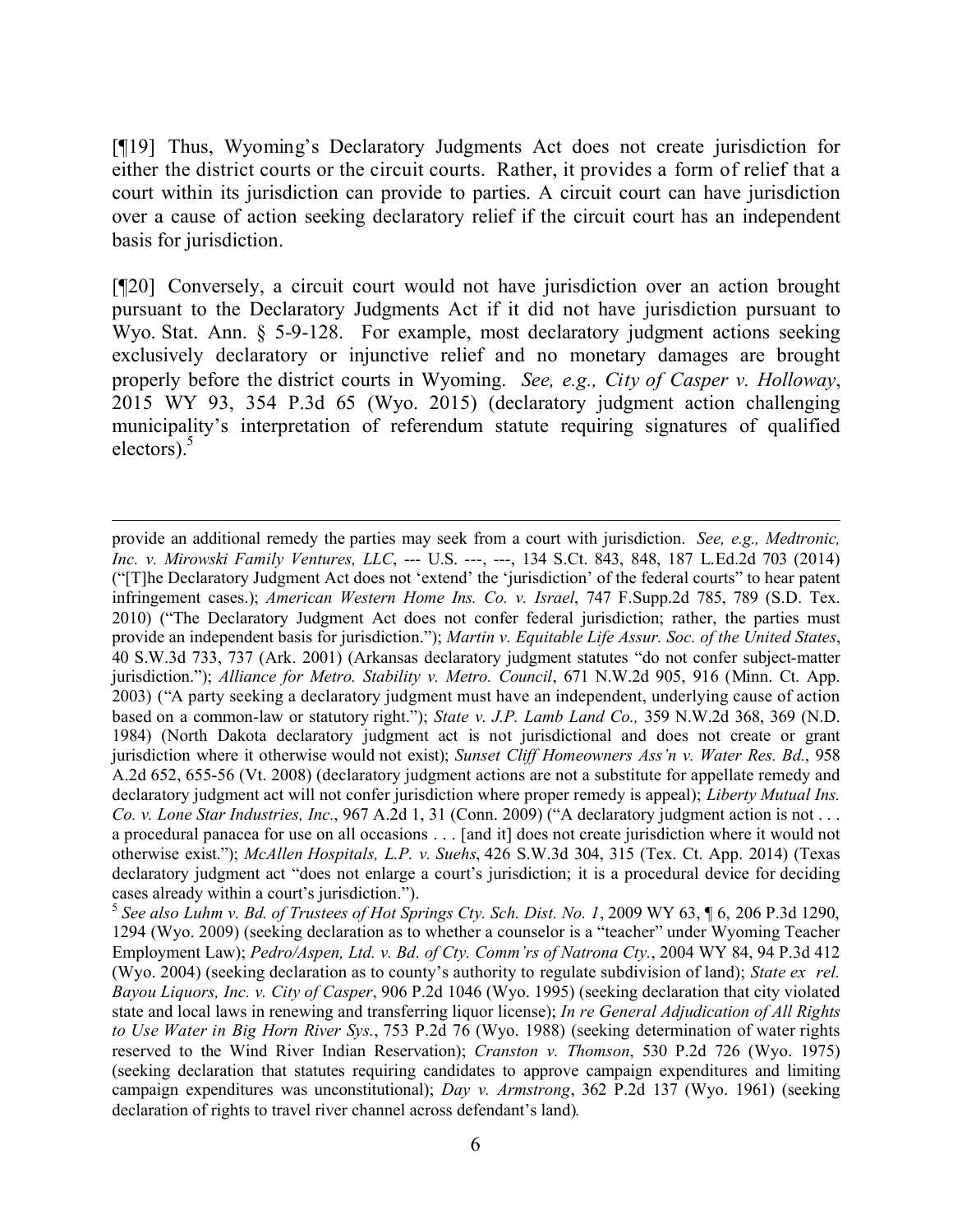[¶21] While the statutory framework differs in other jurisdictions, other courts have also held that courts of limited jurisdiction may have jurisdiction over claims for declaratory relief. *See In re Estate of Doloff*, 12 N.Y.S.3d 848, 856-57 (N.Y.S. 2015) (Surrogate Court, a court of limited jurisdiction, had jurisdiction to grant all relief necessary, including ruling on constitutional challenge to statute governing effect of divorce over life insurance proceeds brought in the nature of declaratory judgment action.); *Parkwood Ltd. Dividend Hous. Ass'n v. State Hous. Dev. Auth.*, 664 N.W.2d 185, 190 (Mich. 2003) (Contract-based claim for declaratory relief against a state agency falls within Court of Claims jurisdiction where statute defining jurisdiction of the court gave it exclusive jurisdictions of "all claims and demands, liquidated and unliquidated, ex contractu and ex delicto, against the state.").

[¶22] Here, the relevant portion of the Wyoming Statutes, Wyo. Stat. Ann. § 5-9-128(a), confers circuit court jurisdiction over "[a]n action where the prayer for recovery is an amount not exceeding fifty thousand dollars." We therefore examine Brianna's complaint to determine whether it is an action which fits the statutory description.

[¶23] In her declaratory judgment complaint, Brianna alleged that the circuit court "has jurisdiction pursuant to Wyo. Stat. Ann.  $\S$  5-9-128(a)(i) because the amount in controversy does not exceed fifty thousand dollars (\$50,000), exclusive of court costs." In addition, the relief she sought included:

> Plaintiff demands that judgment be entered in her favor, declaring that:

> > D. Plaintiff is entitled to payment of:

. . . .

- 1. The remaining funds in Account (ending in) #042 and Account (ending in) #044, held by Defendant VALIC;
- 2. Pre and post-judgment interest;
- 3. Attorneys' fees and costs necessary to bring this action; and
- 4. Any other and further relief as the Court may deem just and appropriate.

[¶24] Monetary relief is available in declaratory judgment actions. As one authority explains: "Monetary damages are necessary and proper relief in an action for declaratory judgment, and a court may grant a money judgment as consequential relief in a declaratory judgment action." 22A Am. Jur. 2d *Declaratory Judgments* § 253 (2003); *see also Standard Fed. Sav. Bank v. State Farm Fire & Cas. Co.*, 537 N.W.2d 333, 336 (Neb. 1995); 10B Charles A. Wright et al., *Federal Practice and Procedure* § 2768, at 669 (3d ed. 1998) ("As in any other action, the scope of relief to be granted in a declaratory action is limited to the issues made by the pleadings and the evidence, and the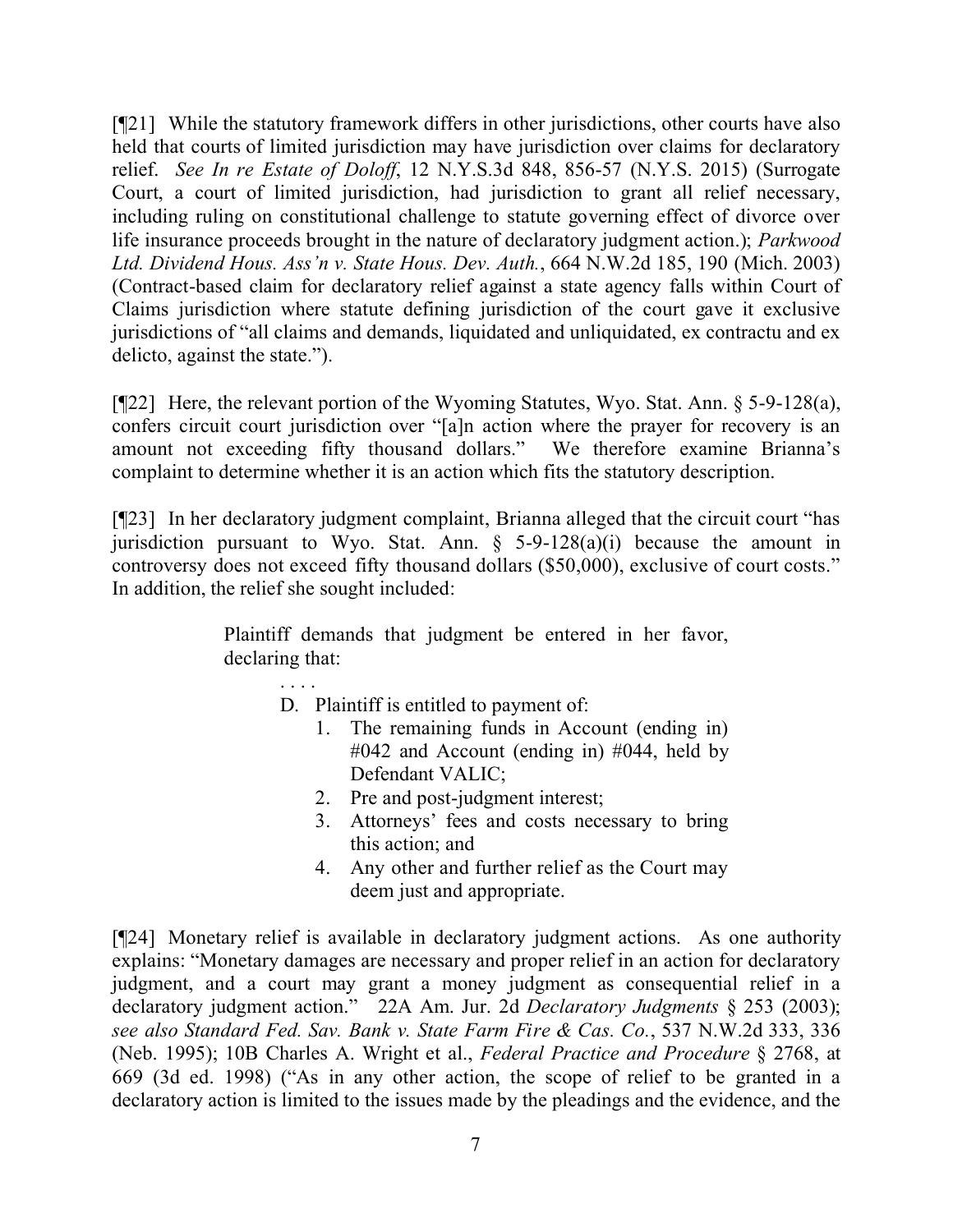decree can be no broader than the issues tried. Rule 54(c) applies, however, and the court is to give whatever relief is justified by the evidence, regardless of the demand in the complaint."). 6

[¶25] This Court previously has recognized that monetary relief is available in declaratory judgment actions. For example, in *Lieberman v. Wyoming.com LLC*, 11 P.3d 353, 356 (Wyo. 2000), a limited liability company brought a declaratory judgment action seeking a determination of its rights against a withdrawing member. That action was consolidated with the withdrawing member's lawsuit seeking dissolution of the LLC. *Id*. The district court determined that the company was not in a state of dissolution, but that the member was entitled to a return of his capital contribution, awarding him \$20,000. *Id.* On appeal, we remanded for resolution of questions regarding his equity interest in the LLC, explaining:

> Wyoming.com's action against Lieberman was commenced as a declaratory judgment action. The stated purpose of the Uniform Declaratory Judgments Act is "to settle and to afford relief from uncertainty and insecurity with respect to legal relations \* \* \*." Wyo. Stat. Ann. § 1-37-114 (Lexis 1999). The act is to be liberally construed to this end. *Id.*

> > As a measure of preventive justice, the declaratory judgment probably has its greatest efficacy. It is designed to enable parties to ascertain and establish their legal relations, so as to conduct themselves accordingly, and thus avoid the necessity of future litigation.

Here, the parties remain uncertain as to their legal relationship because it is unclear what became of Lieberman's ownership or equity interest (as represented by a membership certificate). Therefore, we conclude it appropriate to remand to the district court for a full declaration of the parties' rights.

*Id*. at 361 (citations omitted). We also held that the withdrawing member was entitled to the return of his capital contribution. *Id*. at 358; *see also Campbell Cty. Sch. Dist. v. Catchpole*, 6 P.3d 1275, 1287 (Wyo. 2000) (court declared that school districts were statutorily entitled to rebate of excess recapture monies paid to the Department of

 $6$  Rule 54(c) of the Wyoming Rules of Civil Procedure parallels Rule 54(c) of the Federal Rules of Civil Procedure. Both rules provide that final judgments should grant the relief to which each party is entitled, even if the party did not demand that relief in its pleadings.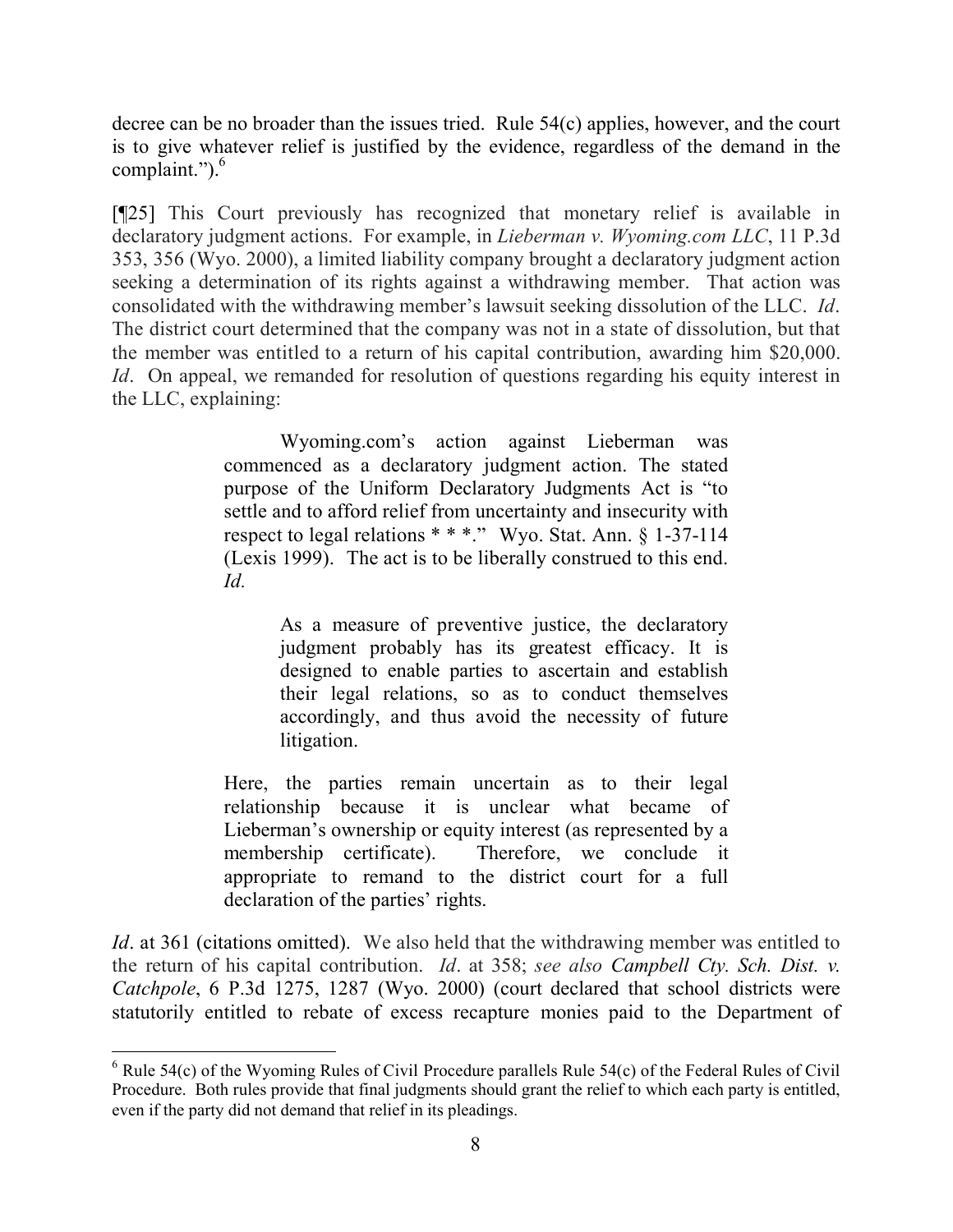Education); *Bd. of Cty. Comm'rs of Cty. of Laramie v. Laramie Cty. Sch. Dist. No. One*, 884 P.2d 946, 957-58 (Wyo. 1994) (finding that school district was entitled to interest on school district funds in the county's possession and granting prospective monetary relief); *Campbell Cty. Sch. Dist. No. 1 v. Bd. of Cty. Comm'rs of Cty. of Campbell*, 884 P.2d 960, 964-65 (Wyo. 1994); (holding that school district's share of delinquent taxes collected by county must be paid to school district and granting prospective relief); *Farr v. Link*, 746 P.2d 431, 434 (Wyo. 1987).

[¶26] *Farr* was a declaratory judgment action in which the plaintiff sought a declaration concerning the parties' rights and duties relating to the assignment of a promissory note as well as monetary relief consisting of the amount due under her interpretation of the terms of the assignment. 746 P.2d at 432-33. In *Farr*, the plaintiff obtained a promissory note from a third party in the amount of \$11,152.68. Approximately four years later, the plaintiff executed an assignment of that note, assigning to the defendant the demands she had against the third party—the amount then due on the note, plus interest and costs. The terms provided that the assignment was "at 50%." *Id*. at 432. In the declaratory judgment action the plaintiff asserted she was entitled to half of the total proceeds the defendant/assignee had collected on the note, including interest and attorney fees that defendant had collected. The defendant argued that the plaintiff was entitled only to half of the face value of the note. The district court agreed with the defendant. *Id*. at 433. On review, we reversed, holding that the plaintiff was "entitled to one-half of all moneys collected by defendant," awarding monetary relief in a declaratory judgment action. *Id*. at 434.<sup>7</sup>

[¶27] Brianna's prayer for relief seeks recovery of an amount not exceeding \$50,000 as required by Wyo. Stat. Ann.  $\delta$  5-9-128(a)(i), placing the question of who is entitled to the proceeds from Kevin's retirement accounts squarely within the jurisdiction of the circuit court. As a "court of record" within its "respective jurisdictions," the circuit court may act to "declare rights, status and other legal relations." Wyo. Stat. Ann. § 1-37-102.

[¶28] Our holding should not create uncertainty for parties bringing claims pursuant to the Declaratory Judgments Act, so long as their initial filing has a sound jurisdictional basis and that basis is alleged in good faith. "The ultimate amount determined to be recoverable is not the factor upon which jurisdiction is predicated. However, a plaintiff cannot control jurisdiction between the [circuit] and district court by setting forth an improper amount in his prayer." *Joslyn v. Professional Realty*, 622 P.2d 1369, 1373 (Wyo. 1981); *see also Mutual of Omaha Ins. Co. v. Blury-Losolla*, 952 P.2d 1117, 1120 (Wyo. 1998) (the amount in controversy is determined at the commencement of the

 <sup>7</sup> Neither the district court nor this Court in *Farr* addressed the question of jurisdiction. When *Farr* was decided, the jurisdictional limit for circuit courts was \$7,000. Wyo. Stat. Ann. § 5-5-131(a)(i) (Michie 1977). The amount sought by the plaintiff was \$2,129.61. Based upon our analysis here, it appears the *Farr* case was not properly before the district court and should, instead, have been filed in the circuit court.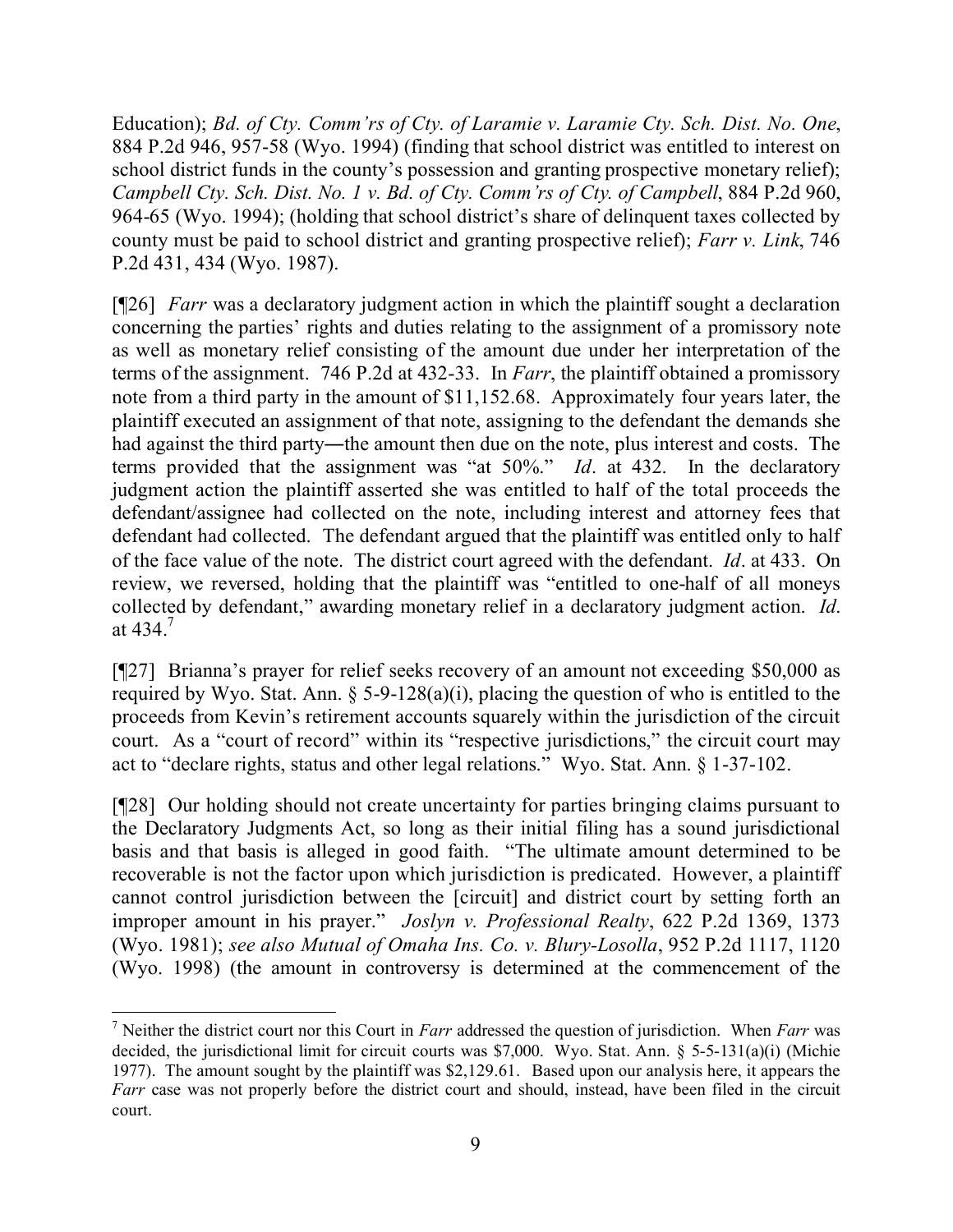action and the sum claimed, rather than the amount eventually recovered, controls jurisdiction, unless it is claimed in bad faith).

[¶29] Further, we have determined that this decision should be applied prospectively, only.

> In *Ostwald v. State*, Wyo., 538 P.2d 1298 (1975), we approved a three-prong test to be employed in determining whether a decision should be prospective or retroactive. The test is (1) the purpose to be served by the new standards; (2) the extent of reliance on the old standards; and (3) the effect on the administration of justice of a retrospective application of the new standards. We also said that in determining whether a decision should be retrospective or prospective that "there is no distinction drawn between civil and criminal litigation." *Id*., at 1303.

*Adkins v. Sky Blue, Inc.*, 701 P.2d 549, 556 (Wyo. 1985).

[¶30] In *Hanesworth v. Johnke*, 783 P.2d 173,176-77 (Wyo. 1989), we noted that "[t]he principal civil case which dealt with the retroactive-prospective issue is *Chevron Oil Company v. Huson*, 404 U.S. 97, 92 S.Ct. 349, 30 L.Ed.2d 296 (1971)." In *Chevron*, the Supreme Court articulated the following standards for prospective application of a decision:

> First, the decision to be applied nonretroactively must establish a new principle of law, either by overruling clear past precedent on which litigants may have relied, or by deciding an issue of first impression whose resolution was not clearly foreshadowed. Second, it has been stressed that "we must . . . weigh the merits and demerits in each case by looking to the prior history of the rule in question, its purpose and effect, and whether retrospective operation will further or retard its operation." *Linkletter v. Walker*, 381 U.S. [618,] 629, 85 S.Ct. [1731,] 1738[, 14 L.Ed.2d 601 (1965)]. Finally, we have weighed the inequity imposed by retroactive application, for "[w]here a decision of this Court could produce substantial inequitable results if applied retroactively, there is ample basis in our cases for avoiding the 'injustice or hardship' by a holding of nonretroactivity." *Cipriano v. City of Houma*, 395 U.S. [701,] 706, 89 S.Ct. [1897,] 1900[, 23 L.Ed.2d 647 (1969)].

*Chevron*, 404 U.S. at 106-07, 92 S.Ct. at 355-56 (some citations omitted).